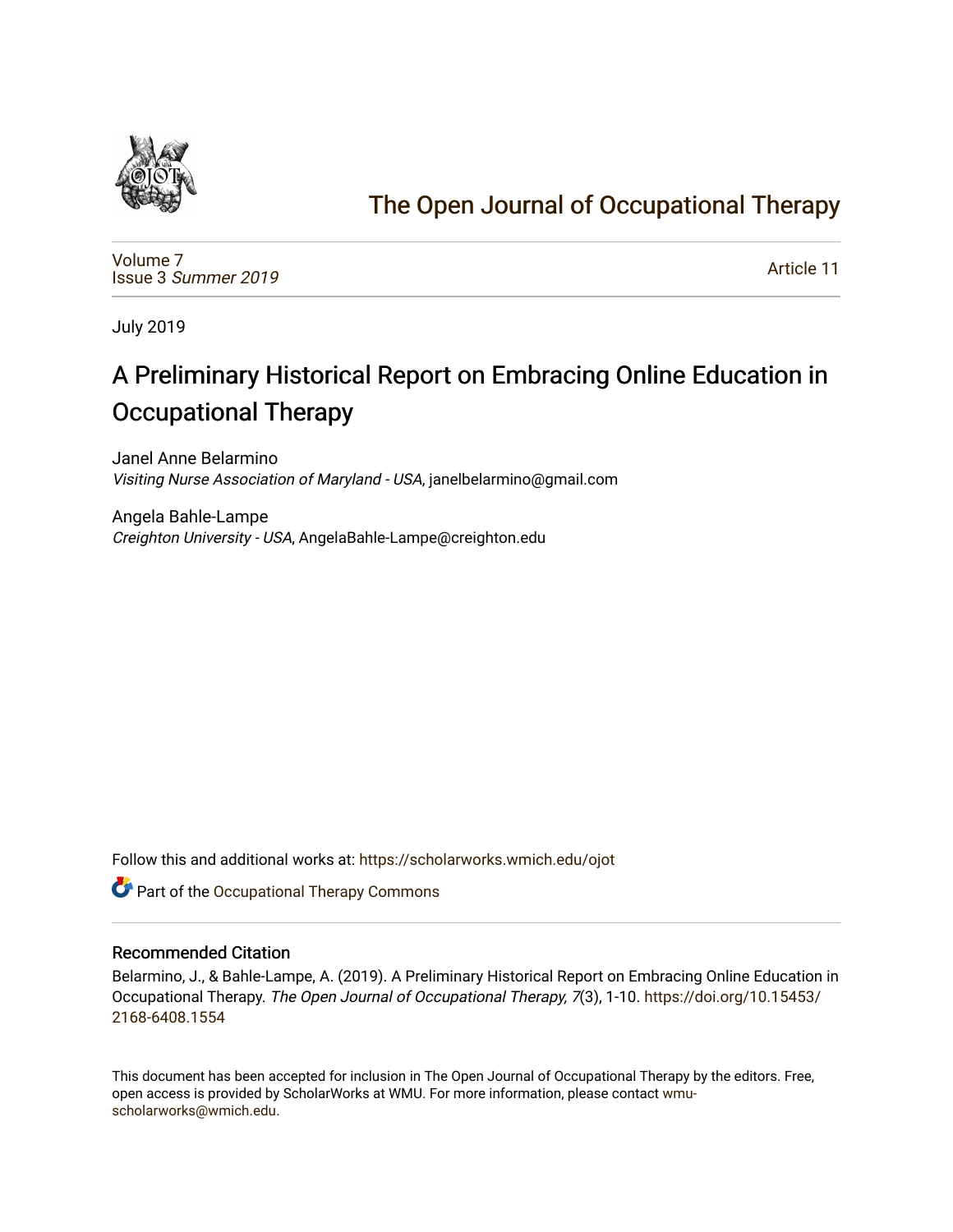# A Preliminary Historical Report on Embracing Online Education in Occupational Therapy

## Abstract

The relevance and popularity of online occupational therapy education have been increasingly recognized. This paper describes the historical development of online occupational therapy education. Findings revealed three shifts in occupational therapy education, namely shifts in perception, in mode of instruction, and in the roles of teachers and students. The inception of online education in occupational therapy was a product of technological advancement and the demand for improved access to occupational therapy online education. The early phase of occupational therapy online education was confronted with challenges related to hesitance in the development and implementation of online programs and to negative perceptions about online education. The development and implementation of online occupational therapy programs were greatly shaped by factors such as technological tools, methods of teaching delivery, and the dynamics of teaching and learning processes. The potential of online occupational therapy education remains vast, but experts caution that quality should not be compromised.

#### **Comments**

The authors report that they have no conflicts of interest to disclose.

#### Keywords

distance education, history, online learning, occupational therapy, web-based learning

#### Cover Page Footnote

The authors wish to thank Dr. Brenda Coppard for being a resource on online occupational therapy education and rigor of the paper, and Dr. Karen Jacob and Dr. Judith Parker Kent for sharing their knowledge and experience in online occupational therapy education.

#### Credentials Display

Janel Anne Belarmino, OTD, OTR/L

Angela Lampe, OTD, OTR/L

Copyright transfer agreements are not obtained by The Open Journal of Occupational Therapy (OJOT). Reprint permission for this Topics in Education should be obtained from the corresponding author(s). Click [here](https://scholarworks.wmich.edu/ojot/policies.html#rights) to view our open access statement regarding user rights and distribution of this Topics in Education. DOI: 10.15453/2168-6408.1554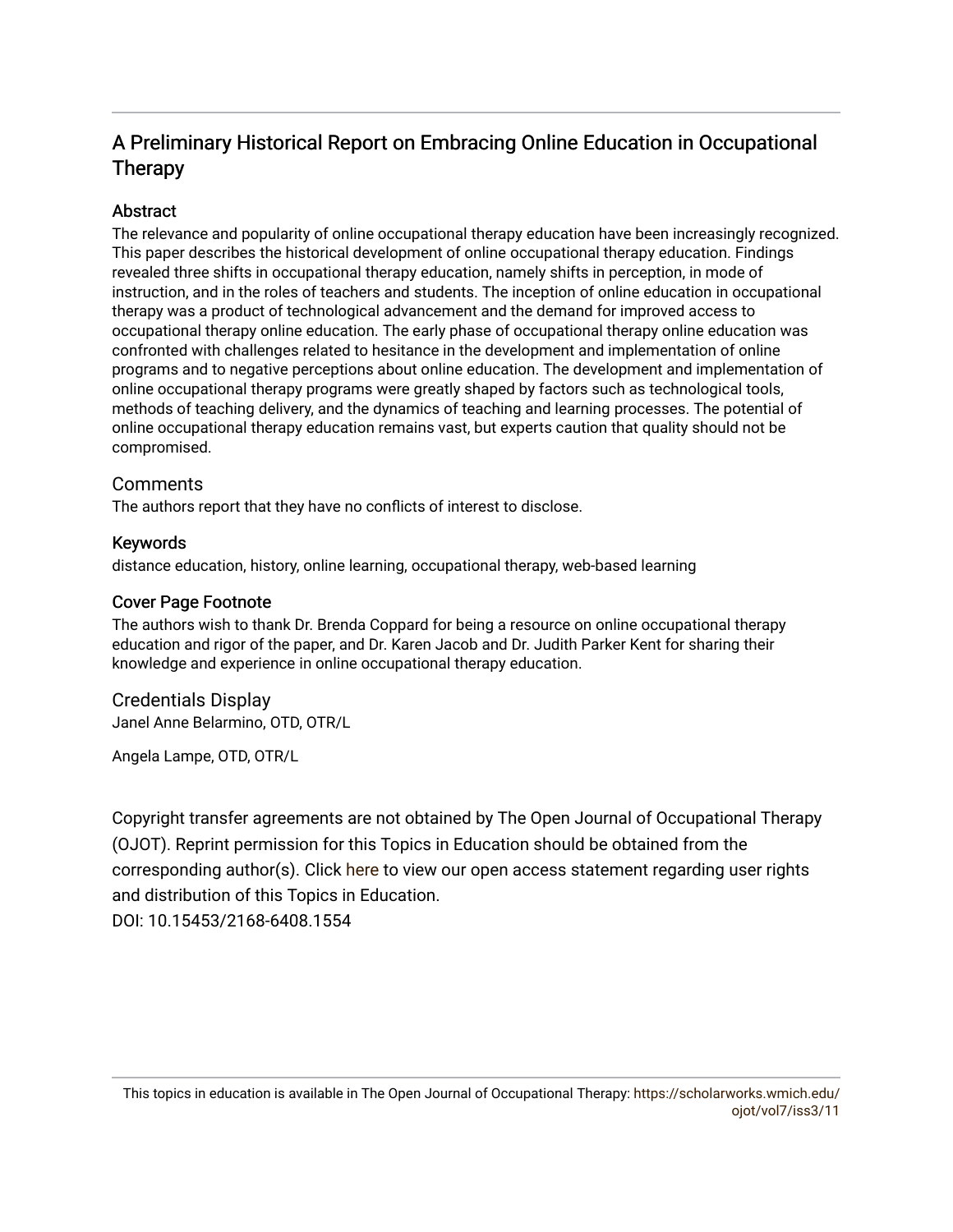Online learning has become more common in occupational therapy, as evidenced by the proliferation of online occupational therapy courses in entry-level and postprofessional master's and doctoral level programs (American Occupational Therapy Association [AOTA], 2017). Online learning can potentially provide more access to education for those who are unable to study in a face-to-face classroom format (McKimm, Jollie, & Cantillon, 2003). Moreover, online curriculum content can be made available from any location and at any time. However, the infrastructure necessary to support online learning can be costly (McKimm et al., 2003).

The terms distance learning/education, online learning/education, e-learning, and web-based learning are often used interchangeably. Distance education pertains to the use of one or more technologies to facilitate instruction between the learner and the instructor, who are separated from one another (Integrated Postsecondary Education Data System [IPEDS], n.d.). Technologies in distance education may include internet, one-way or two-way transmissions through open broadcasts, cable, fiber optics, and satellites, among other technologies (IPEDS, n.d.). Online education pertains to the teaching and learning delivered through computers "via a web-based system, or a specific course management system" (Hollis & Madill, 2006, p. 62). E-learning and web-based learning use electronic technologies and the World Wide Web to deliver the content of curriculum (McKimm et al., 2003). In this paper, the term online learning will be used for consistency.

Taking a broader perspective, the history of online education may be traced back to the 1980s when the first completely online course focusing on adult education started in 1981 (Harasim, 2000). Online education was considered one of the first by-products of the inception of electronic mail, and online education's evolution was interwoven with the history of computer networking. The development of the World Wide Web in 1992 increased the accessibility of online education (Harasim, 2000).

The increasing number of new communication strategies, technologies, and other innovations (e.g., the Internet) greatly shaped the creation and proliferation of online programs (IPEDS, n.d.). A notable impact of online learning in education is reflected in the creation of online courses and programs in traditional "brick and mortar" institutions and the creation of institutions solely to provide online courses and programs. Online education is becoming mainstream (IPEDS, n.d.). In terms of enrollment, an increasing number of distance education enrollments, including online learning, was noted in both undergraduate and graduate programs from 2012 through 2016 (Seaman, Allen, & Seaman, 2018).

There is an increasing amount of literature focusing on the advantages of and best practices related to online education. However, a review of the literature conducted by the authors reveals that little is known about the historical development of online learning at various levels of occupational therapy education (e.g., master's level, entry-level doctorate, postprofessional doctorate) and how online occupational therapy programs have evolved.

Hall (2013) asserted that understanding the practice of professions as they develop over time and the factors associated with the changes in practice and thinking equip occupational therapists in undertaking new challenges and in transforming the profession. Learning about the educational practices of the profession with a historical perspective also allows for a better comprehension of what, how, and why changes occur or do not occur. Historical inquiry studies enable occupational therapy practitioners to understand how the profession has been shaped over time and how professional paradigms shift and evolve (Mahoney, Peters, & Martin, 2017). With the understanding of earlier works and how the profession evolved in response to societal influence and trends, historical studies allow occupational therapy practitioners to have a stronger learning foundation (Mahoney et al., 2017). For example, the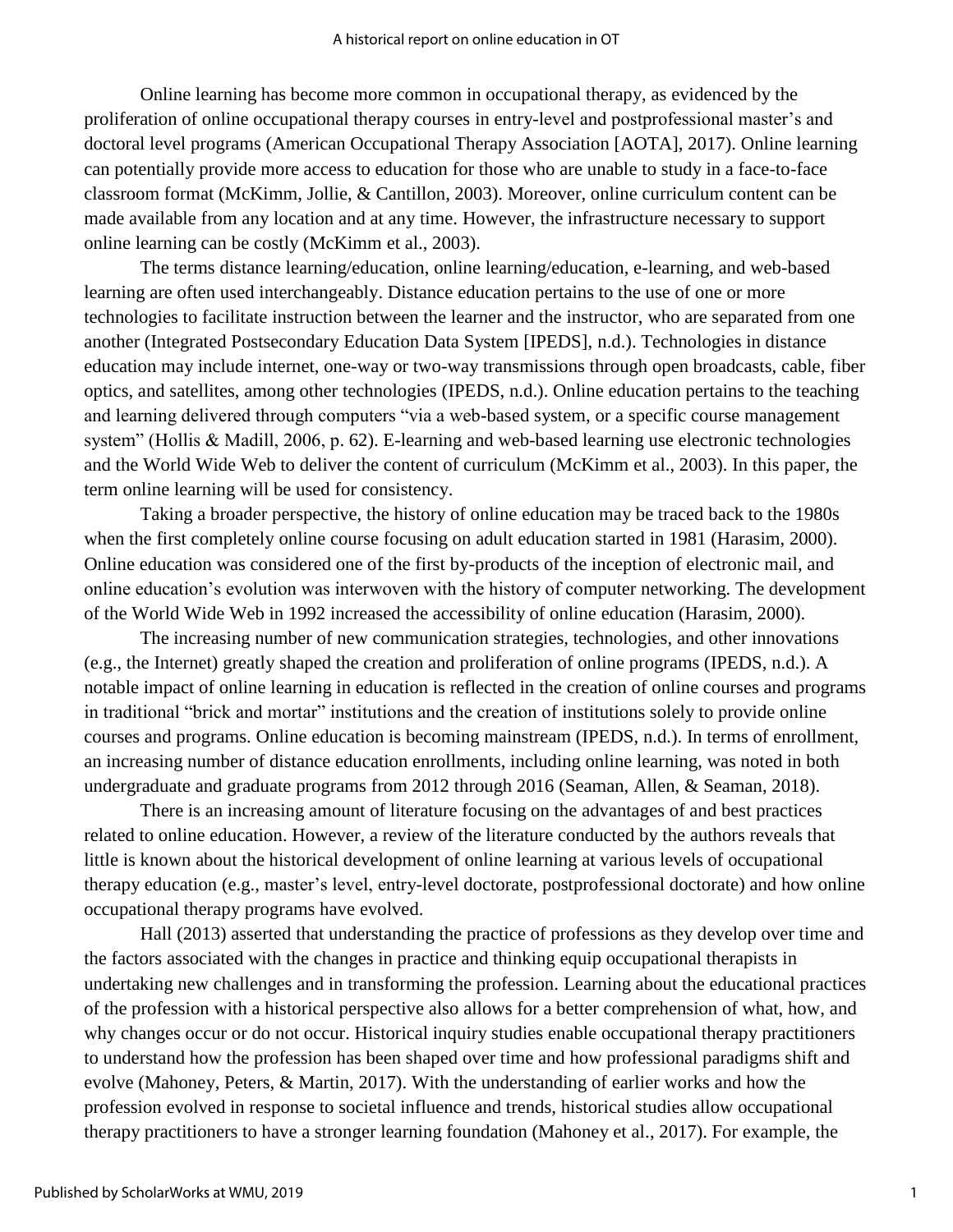Medicare Cap implemented in the mid-1990s reduced the enrollment of students in occupational therapy programs (Trujillo, 2007). The drive to increase enrollment resulted in the exploration of ways to improve access to education, particularly for those potential enrollees who were far from the campus area. As a result, distance education was tapped as a potential mode of instructional delivery (Trujillo, 2007). From these events, we can ascertain that the understanding of the historical perspective of the past potentially guides current and future decisions. Using a historical lens "enables us to look at our own circumstances with sharper vision, alert to the possibility that they might have been different, and that they will probably turn out differently in the future" (Tosh, 2008, p. 28).

Considering the limited availability of literature describing the historical development of online occupational therapy education and the potential advantages of undertaking a historical inquiry, the purpose of this paper is threefold:

1. To formally document the evolution of online education in occupational therapy guided by the available resources (i.e., literature review and interviews).

2. To describe the factors which intersected in the shaping of online occupational therapy education.

3. To contribute to the body of knowledge that may become a basis for facilitating learning and understanding in the development of online occupational therapy education over time.

#### **Method**

This project employed a historical inquiry approach using instructors' perspective as a lens. In this historical inquiry, there was a need to understand the evolution of online occupational therapy education from the perspective of instructors who developed online programs and experienced and witnessed the changes related to online education. The authors also wanted to ascertain interpretations from instructors to contextualize the changes when they occurred. Portney and Watkins (2015) described the use of historical research in reviewing events, documents, literature, and other information sources. The review process facilitates an understanding of past events, contextualizes current events, and assists in planning for the future (Portney & Watkins, 2015). In this project, the authors employed a process similar to the historical documentary research guidelines described by Dunne, Pettigrew, and Robinson (2016). The process included: (a) choosing a topic, (b) sourcing documentary evidence, (c) assessing quality, and (d) understanding the meaning of historical information (see Figure 1).



*Figure 1.* The study's inquiry process.

The authors performed a systematic literature search for articles from databases and websites including MEDLINE, CINAHL, OTSeeker, and ERIC. The authors used key terms such as "online education," "online learning," "e-learning," "web-based learning," "distance education," and "online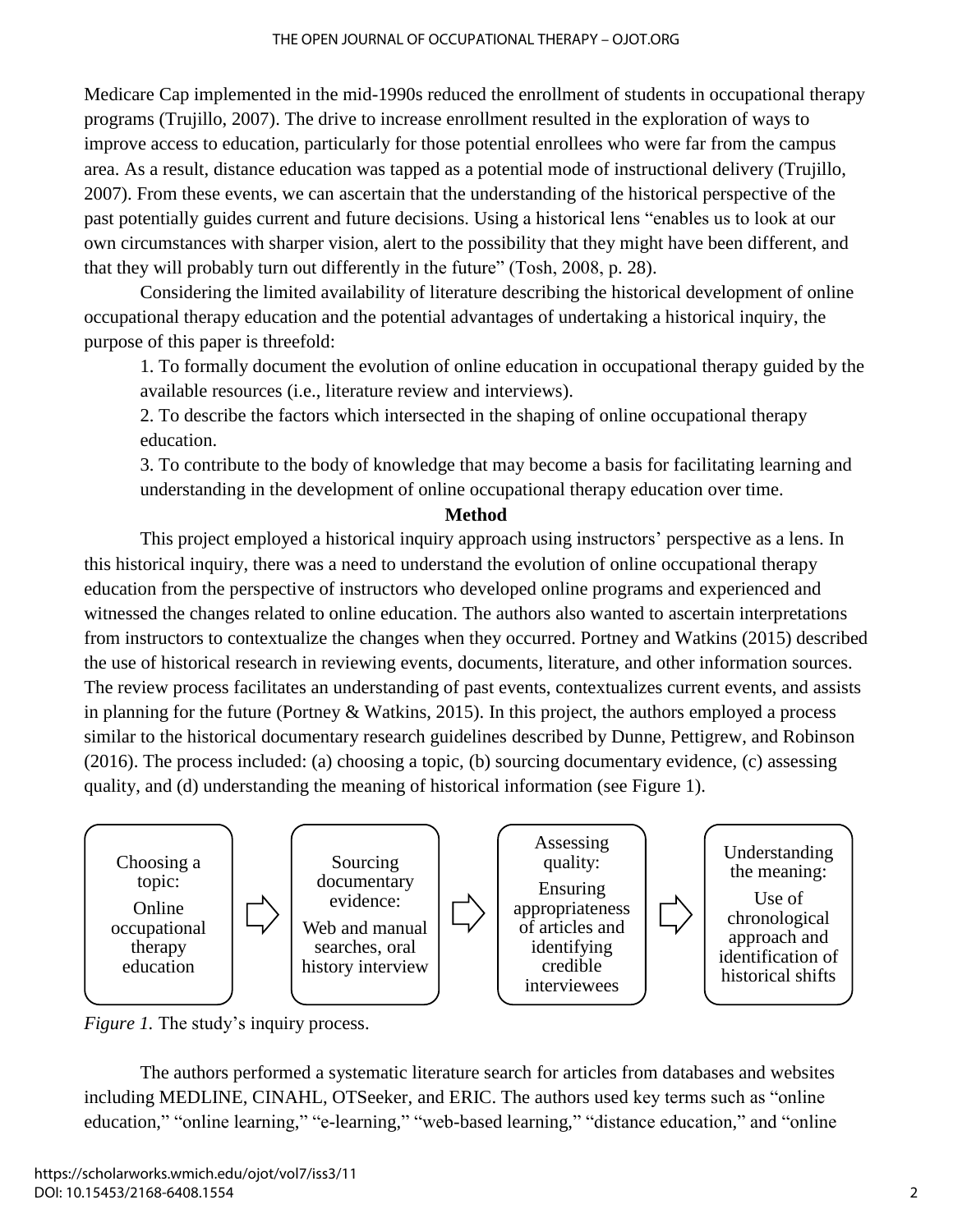occupational therapy." To supplement the database search, a manual search was done through handsearching and by perusing reference lists. Dissertation and thesis papers were excluded from the review process. To focus on the early traces of online occupational therapy education, the articles and programs considered in this paper are from the 1980s, when the first completely online course was introduced, through 2010. The authors read the abstracts of the articles retrieved and then analyzed the full-text of articles relevant to this project. The first author interviewed some of the early adopters in occupational therapy online education. A snowball sample was used and resulted in interviews with Dr. Brenda Coppard from Creighton University, Dr. Karen Jacobs from Boston University, and Dr. Judith Parker from University of the Sciences. These early adopters developed online entry-level and/or postprofessional occupational therapy programs. We conducted member checking with the interviewees to ensure trustworthiness of information.

#### **Analysis**

The authors collated information from the articles and from the interviews. The information was organized and analyzed to ascertain key events and the progression of online education in occupational therapy in a chronological fashion. Information from the literature review and interviews were compared. Analysis was also done to elucidate changes and shifts, or a lack thereof, and factors contributing to the development of online education.

#### **Results**

The literature search yielded 31 potentially relevant articles after removal of duplicates, and 15 articles were considered for the final report. Because of the limited amount of literature published regarding preliminary information on the historical development of online education, this paper may not fully represent the entire historical development of online occupational therapy education. With the recognition that there may be different perspective of history, the authors do not claim that this paper's perspective and interpretation of facts and accounts represents a definitive historical analysis of online education in occupational therapy.

#### **Early Traces of Online Education in Occupational Therapy**

Early traces of distance education in occupational therapy were noted in the 1980s when the Medical University of South Carolina (MUSC) in the US partnered with Dalhousie University (DAL) in Canada to deliver courses in graduate occupational therapy using audio teleconferencing (Mitcham & O'Shea, 1994). The graduate distance occupational therapy program launched by MUSC and DAL was reflective of the universities' belief in collaboration and technology's ability to advance the occupational therapy profession. In the 1990s, accounts were found regarding the development and implementation of online courses in some occupational therapy programs (see Figure 2). Some earlier known online courses were part of entry-level master's degree programs (Jedlicka, Brown, Bunch, & Jaffe, 2002; Simons, Baron, Knicely, & Richardson, 2002). The basis for the development of online programs was improving access to education, offering flexibility, and serving the underserved areas (Jedlicka et al., 2002; Li-Tsang & Weiss, 2003). At the postprofessional occupational therapy doctorate level, the first known program offered with an online component, particularly a hybrid format, was at Nova Southern University (Estes, Dunbar, & Carrasco, 2019). The hybrid program at Nova Southern University was developed to cater to occupational therapists who were not able to relocate due to family and employment factors (Estes et al., in press). Creighton University was another early adopter of online education and began a postprofessional occupational therapy doctorate program using a hybrid format in 2005 (B. Coppard, personal communication, June 16, 2018).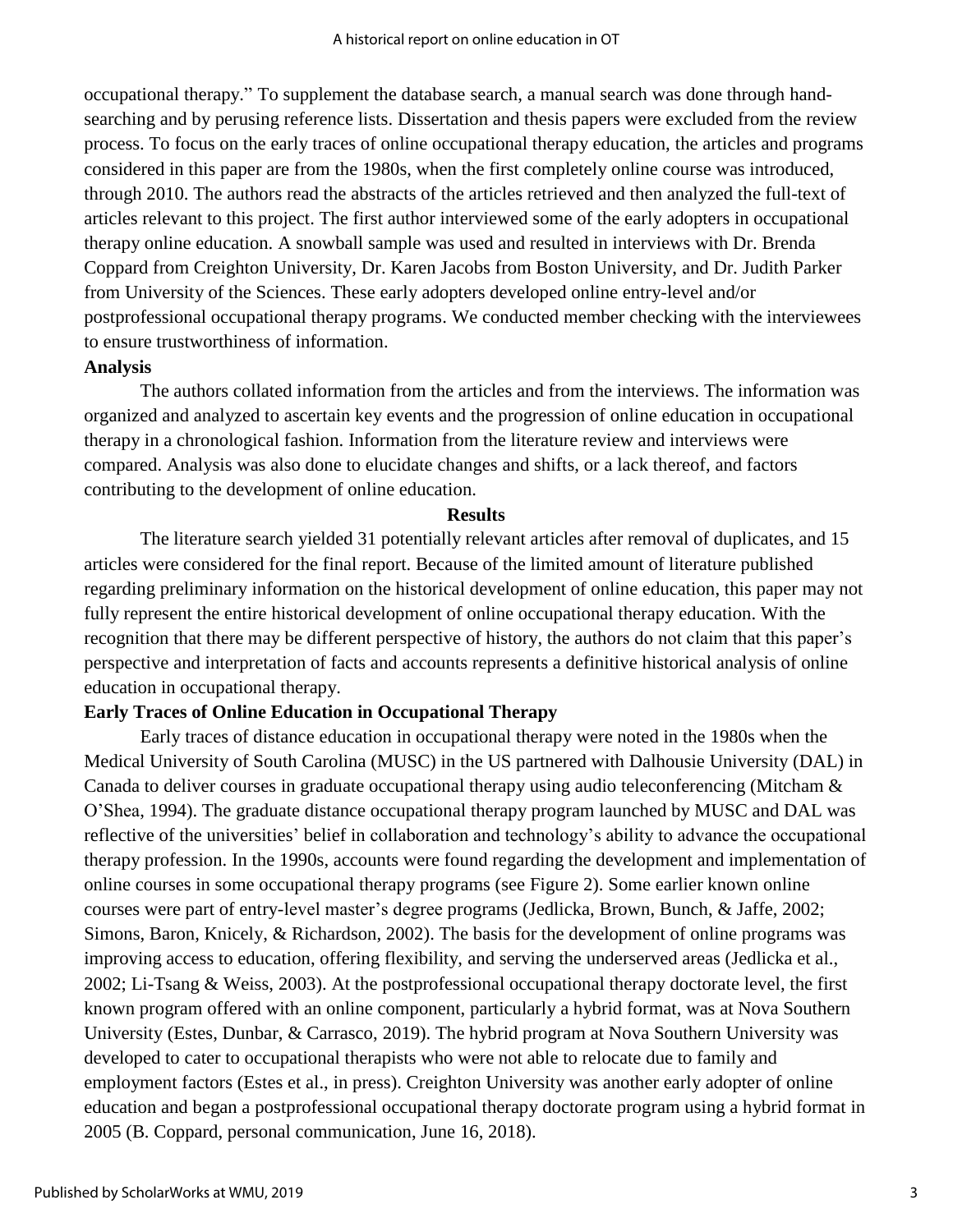Funding was crucial in the institutionalization of online programs. Creighton University's online postprofessional occupational therapy program emanated from a grant received to develop a distance pharmacy program (B. Coppard, personal communication, June 27, 2017). The University of Missouri also received internal funding which allowed the development of computer-mediated courses (Stancliff, 1997). The development of online occupational therapy courses and programs continued to grow henceforth. Since the development of online occupational therapy education, a proliferation in the number of programs using online technologies occurred.



*Figure 2.* Timeline of examples of early known online courses and programs in occupational therapy.

The review of the development of online education in occupational therapy in the past decades revealed three shifts: (a) a shift in perceptions among occupational therapy constituents, (b) a shift in mode of instruction, and (c) a shift in instructor and student roles.

# **Shift in Perceptions**

Online occupational therapy education was initially viewed with reservation (Stancliff, 1997). In 1997, the AOTA posed a question during an annual conference on whether distance learning was appropriate for and viable in the occupational therapy profession (Stancliff, 1997). At the conference, some attendees expressed excitement for this novel means of teaching, while others conveyed hesitations regarding its applicability to teaching the psychomotor domains of the occupational therapy curriculum. Teaching the collaborative nature of patient management and the use of touch in intervention strategies via a computer-mediated learning environment remained a complex issue. Steward (2001) reported some instructors were apprehensive because online education may promote superficial understanding of occupational therapy. Furthermore, administrative personnel in some institutions equated online education with poor quality education; thus, such institutions were hesitant to start online programs (K. Jacobs, personal communication, March 24, 2015).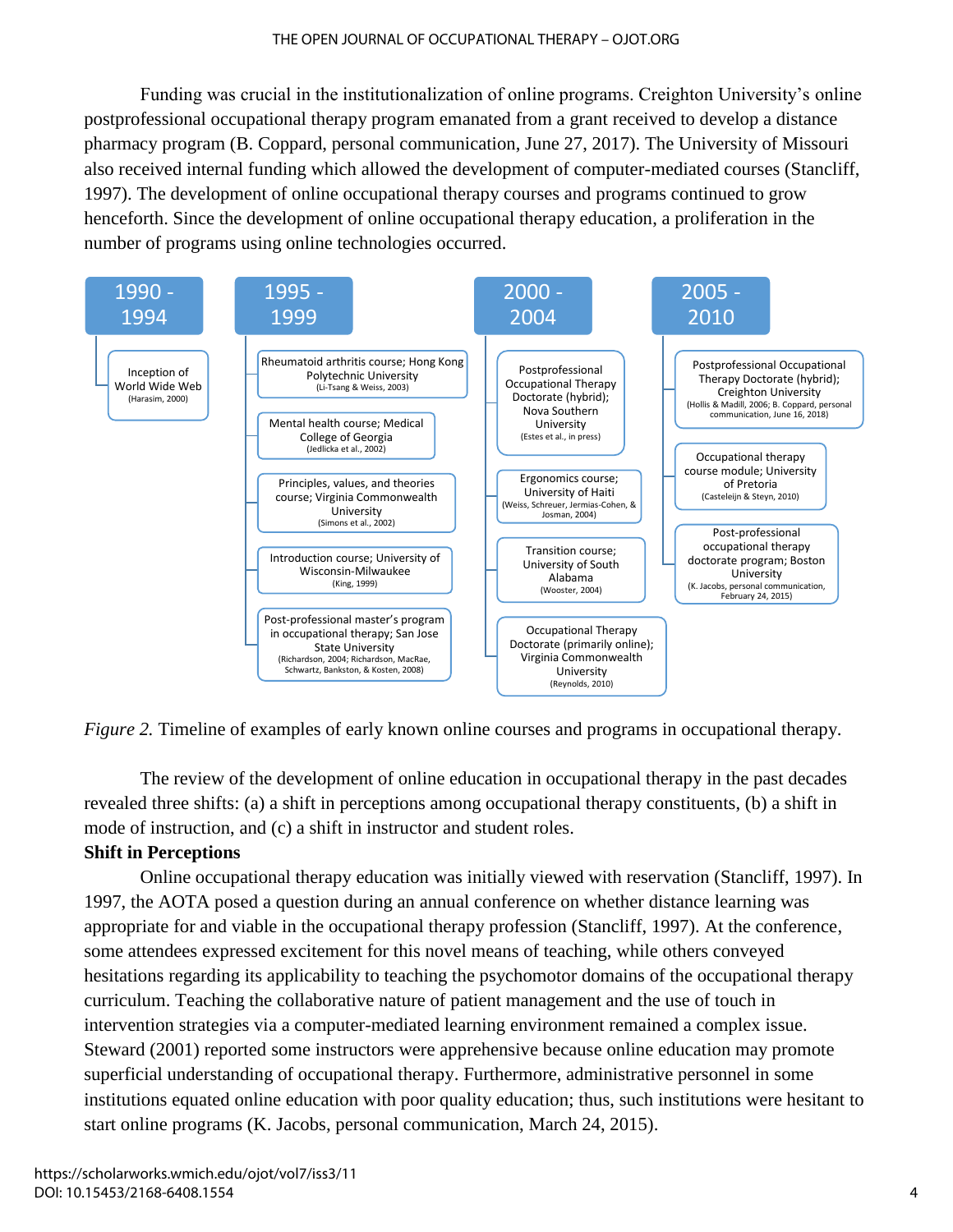While some occupational therapy practitioners expressed hesitance toward online education, others deemed its inception in the profession as necessary (B. Coppard, personal communication, June 27, 2017; Hollis & Madill, 2006; Rogers, Mulholland, Derdall, & Hollis, 2011; Steward, 2001). Online education's capacity to bridge differences in time and distance between instructors and learners appealed to many occupational therapy students and educators. Some viewed the offering of online education as a way to promote justice by providing access to students who did not have the time and/or resources to participate in a formal education in a face-to-face format in a particular geographical location (B. Coppard, personal communication, June 27, 2017). Online education allowed working occupational therapy professionals to study without having to relocate and/or stop working (B. Coppard, personal communication, June 27, 2017; Hollis & Madill, 2006; Rogers et al., 2011; Steward, 2001). The flexibility of online postprofessional education permitted busy and working professionals the convenience and ability to advance their degrees. Online learning also reduced education costs for students because it minimized, if not eliminated, the need for students to relocate to access education (Steward, 2001). On a larger scale, the inherent capacity of online education to reach instructors and learners across the world allowed international collaborations among students and teachers, and thus promoted globalization in the profession (Aldrich & Johansson, 2015; Farber, 2013; Hollis & Madill, 2006; Steward, 2001). Farber (2013) purported that online education provided more opportunity to train occupational therapists to become leaders and clinicians with advanced practice in the growing profession. Online education improved accessibility to occupational therapy courses and curricula, facilitated access to advanced degrees, and allowed richer connections among occupational therapy researchers, instructors, students, clinicians, and stakeholders. The acceptance toward online learning in occupational therapy became more evident in recent years as evidenced by an increased number of online occupational therapy programs and courses across entry and postprofessional master's and doctorate levels and increased growth in the number of enrollees in online occupational therapy programs (AOTA, 2017; Mu, Coppard, Bracciano, & Bradberry, 2014; Parker & Burkhardt, 2010). **Shift in Mode of Instruction**

A shift from the use of traditional face-to-face classroom teaching to the use of technologymediated teaching became one of the key features of online education in occupational therapy. Moreover, online occupational therapy courses varied in terms of how they were delivered. The use of technology in online education impacted the teaching and learning process. Jacobs (personal communication, November 8, 2017) ascertained the biggest change in online education was in technology. The technology used in online education has greatly evolved in the past 20 years (K. Jacobs, personal communication, November 8, 2017). Coppard (personal communication, June 27, 2017) recalled faculty at Creighton University initially had to learn to design web pages for the first generation of online courses by becoming a certified online instructor with the campus' information technology (IT) personnel. In more recent years, online teaching was delivered using learning management systems (LMS) such as Blackboard® and WebCT (Parker & Burkhardt, 2010). Coppard (personal communication September 15, 2017) ascertained LMS's role as a medium for discussion, assignment submission, presentations, and quizzes/tests, among others. Through the LMS, parity of pedagogical strategies between online and face-to-face learning is possible (B. Coppard, personal communication, September 15, 2017). Other technology platforms like blogs, wikis, podcasts, iPad applications, and interactive gaming (e.g., Wii) were also used to facilitate teaching and learning (Bondoc, Powers, Herz, & Hermann, 2010). These interactive tools involved physical, cognitive, psychological, and social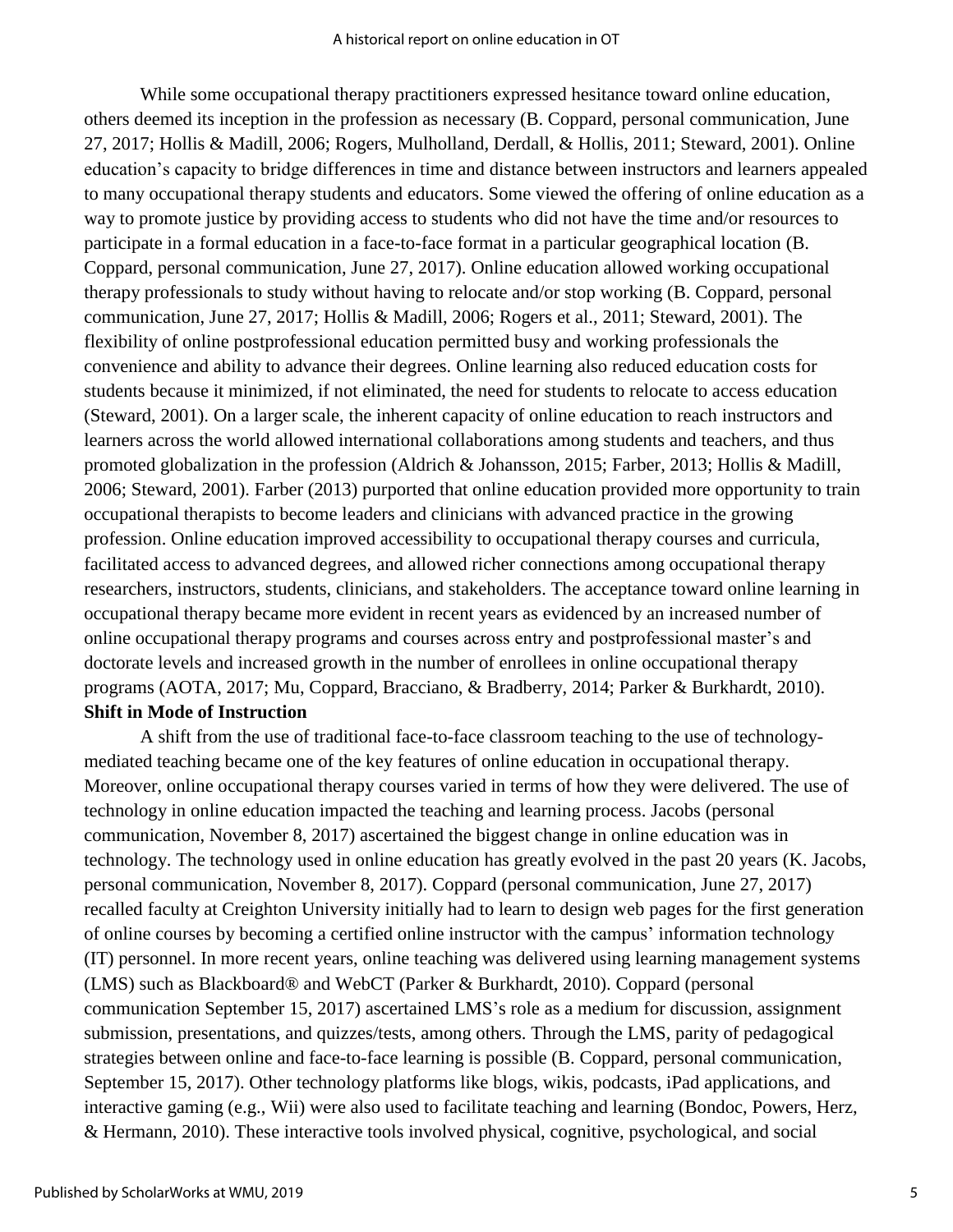domains. Other tools that were primarily developed for educative purposes were Wimba, Tegrity, and Illumminate (Parker & Burkhardt, 2010). The sophisticated nature of technological tools showed the depth and breadth of interactions and discussions these tools present in online education. Synchronous and asynchronous course discussions used online technology tools (Rogers et al., 2011). The evolution of technology in online education fostered a student-friendly learning environment and technology made learning meaningful (K. Jacobs, personal communication, November 8, 2017). The use of online tools and the nature and inherent characteristics of online delivery required different demands for institutions, instructors, and students.

### **Shift in Roles of Instructors and Students in Online Education**

The roles, responsibilities, and expectations for instructors and students in online education were crucial in optimizing success. In a traditional classroom, the instructor was the "sage of the stage" (Hollis & Madill, 2006, p. 67) who led and controlled the teaching-learning experience (Harasim, 2000). Instructors in a classroom setting were dominant in the exchange of knowledge (Farber, 2013). The instructor's role changed in online learning from being the center of the teaching-learning process to facilitating the process (Farber, 2013; Hollis & Madill, 2006; Richardson, 2004) or a "guide on the side" (Hollis & Madill, 2006, p. 67). In contrast to the classroom setting, the students' role in online education became active and the student was expected to have a greater involvement and accountability in the exchange of knowledge. Students had high control of their learning and the pace of learning in online education. Harasim (2000) noted that students' level of participation in online learning was high as exhibited by a large number of student responses in the discussions. Indeed, notable changes in the dynamics of the teaching and learning process in online education transpired.

#### **Online Programs in Occupational Therapy**

The initial stages of development and implementation of online programs in the profession were challenging. To illustrate this, Jacobs (personal communication, February 24, 2015) described her experience in developing and implementing the online occupational therapy postprofessional doctorate at Boston University in 2007. She expressed that some of the decisions regarding Boston University's online program development were based on "gut feel" and "trial and error." Jacobs (personal communication, February 24, 2015) reasoned this was primarily due to the scarce amount of evidence regarding best practices in occupational therapy online learning in the beginning. One of the greatest challenges Jacobs (personal communication, February 24, 2015) identified was getting faculty members on board. Faculty members at Boston University were hesitant to use technology and apprehensive about the amount of time and work involved in transitioning from a traditional teaching method to an online format (K. Jacobs, personal communication, February 24, 2015). Farber (2013) reported the same experience and credited the digital phenomenon for the hesitance of faculty members, as current students were more familiar with technology than the faculty members. Stanton (2001) also conveyed negative perceptions regarding online learning in occupational therapy, which posed a challenge in the development and implementation of online programs in the profession.

The negative perceptions toward online learning in terms of its importance and effectiveness may have affected student recruitment in the early years of occupational therapy online programs. The negative perceptions inhibited, to a certain degree, the active involvement of faculty members and institutions in developing and implementing online occupational therapy courses and programs. These challenges resulted in the implementation of stop-gap quality measures (e.g., training of instructors in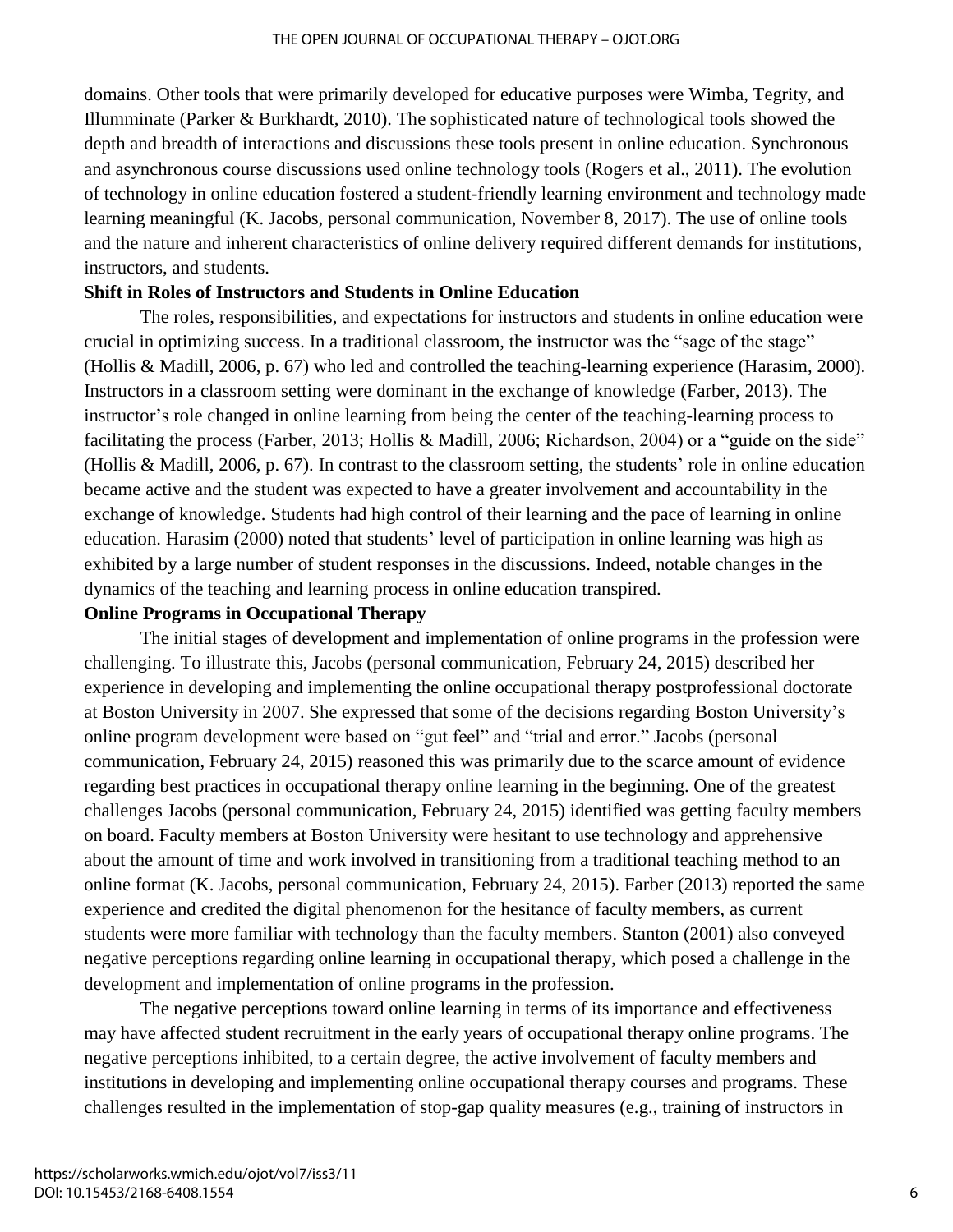online teaching, partnering with IT personnel, conducting studies) (B. Coppard, personal communication, June 27, 2017; K. Jacobs, personal communication, February 24, 2015).

The noted proliferation of online education in the more recent years may be attributed to: (a) the expansion of existing and the invention of new technology (Jacobs, Doyle, & Martin, 2013; Jedlicka et al., 2002; Mu et al., 2014; Parker & Burkardt, 2010), (b) the increased student demand for online programs (Hollis & Madill, 2006; Jacobs et al., 2013), and (c) the drive for increased revenue among institutions (Hollis & Madill, 2006). An increased number of options for online delivery of occupational therapy courses was noted as technology advanced. More students sought online programs that matched their learning needs and suited their personal schedule (Hollis & Madill, 2006). More occupational therapy institutions offered online programs in entry- and postprofessional level education in conjunction with their campus-based programs (i.e., hybrid). As the quantity of online programs increased, the concern about ensuring and improving quality became more pressing and resulted in a need to assess program outcomes.

#### **Discussion**

This paper aimed to formally document the early traces of online occupational therapy education, describe the factors that interplayed in the development of online occupational therapy courses and programs through the years, and contribute to the body of knowledge related to online occupational therapy education. The first known online occupational therapy courses were a part of entry-level master's programs (Jedlicka et al., 2002; Simons et al., 2002) and were offered to improve access in occupational therapy education and flexibility of learning. The findings revealed that online education in occupational therapy has been a product of both external (e.g., innovation of new technology and status of online education in other fields) and internal factors (e.g., increased need for national and international collaborations and demand for accessible occupational therapy programs).

The evolution of occupational therapy online education has been reflected in the subject of inquiry in the literature and in public discourse. The increasing amount of available literature regarding online occupational therapy education has also been a testament to the shaping of online education in the profession over the years. The AOTA annual conference discussion in 1997 revolved around the question of what the possibilities were for online education to the profession. In 2010, the subject of the discussion shifted to how to use online education in the most effective way possible in occupational therapy (Burkhardt, 2010). The shift in focus shows the recognition of the value of online learning. The initial body of literature dealt with mere visions of how online education may be an effective means of teaching in occupational therapy (Stancliff, 1997; Stanton, 2001; Steward, 2001). There were arbitrary opinions regarding its effectiveness. In more recent years, the focus has shifted to outcomes, best practices, and experiences (Farber, 2013; Mu et al., 2014).

A development in the use of technological tools from fiber-optic systems and video teleconferencing to more sophisticated tools, such as LMS, web-based media, wikis, blogs, and interactive gaming, facilitated the evolution of online occupational therapy education (Bondoc et al., 2010; Parker & Burkardt, 2010; Stancliff, 1997). With the shift in the nature of the technology used in online education, a shift in instructor and student roles was also noted. The instructor shifted from dominating the teaching and learning dialogue to a facilitating role. The shift potentially bestowed greater responsibility on the student in the online course. Coppard (personal communication, June 27, 2017) noted students in online education are expected to answer questions in discussions and are expected to be prepared in discussions; the students could no longer hide and be passive learners. Online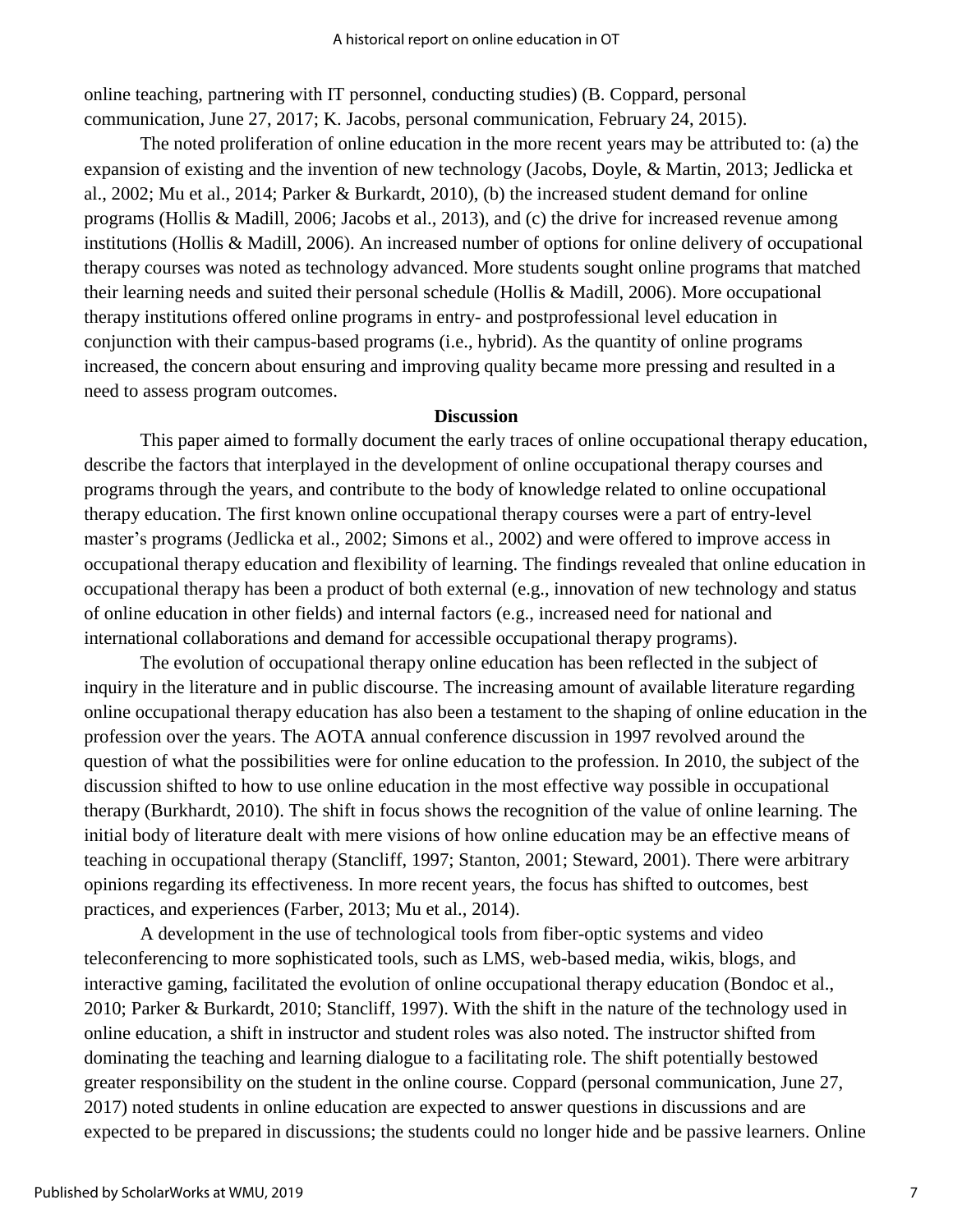education allowed students from different countries to access occupational therapy programs from a distance, which resulted in a more diverse population of learners. At Boston University, a diverse community of learners made course content on cultural sensitivity paramount (K. Jacobs, personal communication, November 8, 2017). For example, in one of the courses at Boston University, Codes of Ethics from other countries besides the United States were added to foster discussion on being a global citizen.

Another notable change was the perception toward online learning. Harasim (2000) discussed that the shift in attitude toward online education was profound. At present, people are positive toward online learning programs compared to when the programs first debuted. In occupational therapy, Jacobs (personal communication, February 24, 2015) noted administrative personnel, instructors, and students now have a more positive outlook toward online learning and its capacity to provide quality education. Jacobs (personal communication, November 8, 2017) reported strong institutional support toward the online postprofessional doctorate in occupational therapy programs at Boston University. The strong support from the institution allowed program changes (e.g., admission policy changes, such as waiving the Graduate Record Examination if a student has a grade point average of 3.0 or greater, presence of merit-based scholarships), which made the online occupational therapy program accessible to students all over the world. Rogers Mulholland, Derdall, and Hollis (2011) reported greater openness from stakeholders in discussing online education's potential in occupational therapy and ways it can be improved. The shift in the perception consequently resulted in a better appreciation of online learning as exhibited by the continued growth of the number of students enrolling in online programs (Mu et al., 2014; Parker & Burkhardt, 2010).

#### **Implications for Occupational Therapy Education**

Online occupational therapy programs continue to grow and expand in proportion to the emergence of new teaching-learning innovations, the exponential rise of modern technological advancements, and demands in and for occupational therapy education. Jacobs (personal communication, February 24, 2015; November 8, 2017) believes online education will remain the trend with the access to it being limitless. Parker Kent (personal communication, February 23, 2015) cautioned the profession to check quality over quantity in offering online programs. Coppard (personal communication, June 27, 2017) offered recommendations related to online occupational therapy education. A need exists for assessments to ensure the quality of online occupational therapy programs by providing evidence of adherence to best practices in online teaching. Occupational therapy instructors would benefit from creation of open-access repositories of online teaching and learning assignments, experiences, and assessment materials (B. Coppard, personal communication, June 27, 2017). The findings of this project revealed a continued growth in online occupational therapy programs and discourse relating to quality assurance and that online repositories are warranted.

# **Conclusion**

Online education in occupational therapy, as people know it today, is a product of technological advancements and the varying and growing needs of the profession. The development of online occupational therapy education has been facilitated by the work of visionary occupational therapy educators and the emergence of professional literature addressing online education's benefits. Technology, mode of instruction, and virtual instructor and student roles have shaped online occupational therapy education. Despite known challenges, online occupational therapy education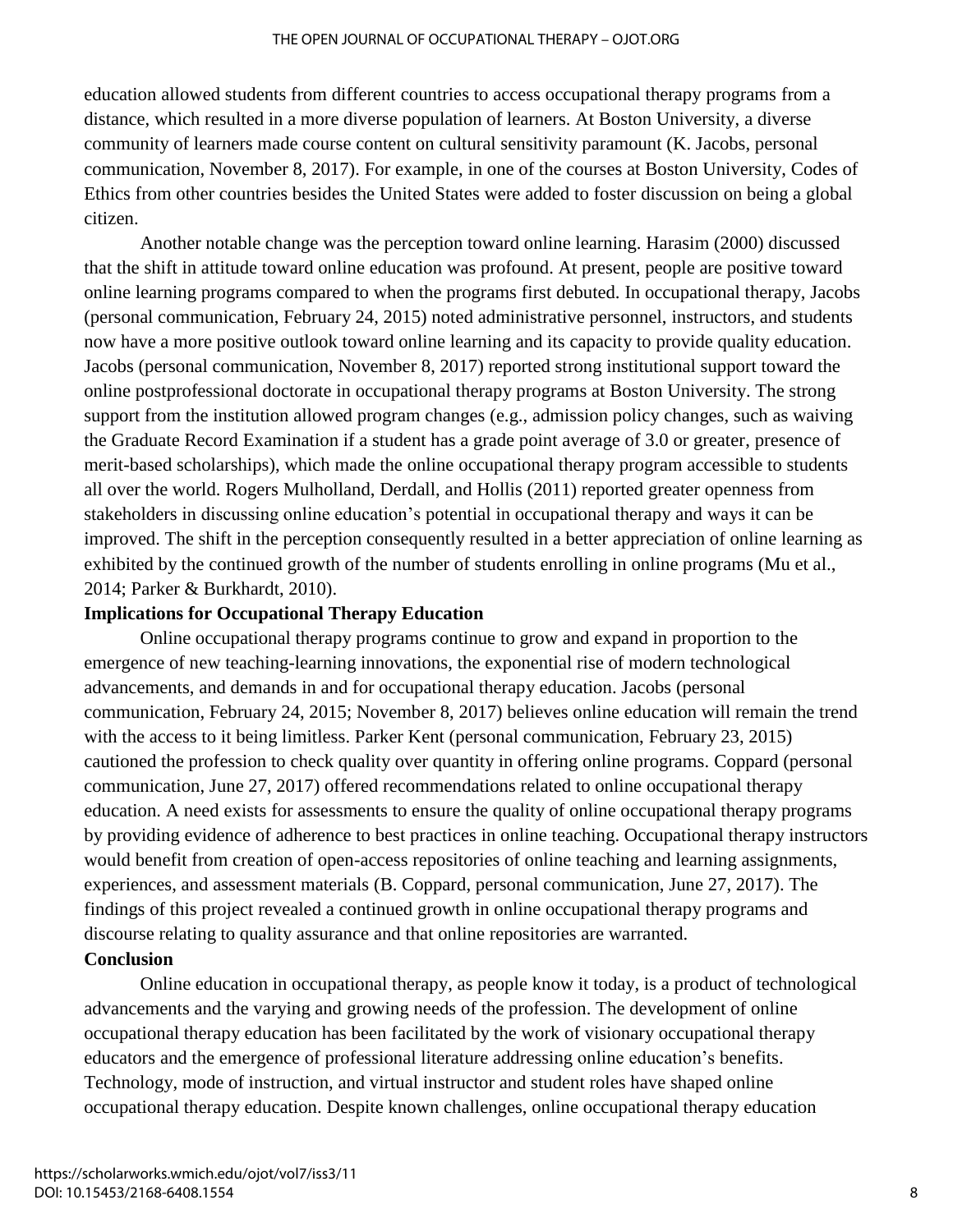continues to flourish. Online occupational therapy education's potential to deliver quality outcomes remains promising, but continued efforts to ensure quality are also necessary.

Aldrich, R., & Johansson, K. E. (2015). U.S. and Swedish student learning through online synchronous international interactions. *American Journal of Occupational Therapy*, *69*(Suppl. 2), 6912350010p1-6912350010p5. <https://doi.org/10.5014/ajot.2015.018424>

American Occupational Therapy Association. (2017). *Distance education entry-level occupational therapy (OT) educational programs.* Retrieved from [https://www.aota.org/~/media/Corporate/Files/E](https://www.aota.org/~/media/Corporate/Files/EducationCareers/Schools/DistanceEd/Distance_Education_Top_Percentage_OT_2016-2017.pdf)

[ducationCareers/Schools/DistanceEd/Distance\\_E](https://www.aota.org/~/media/Corporate/Files/EducationCareers/Schools/DistanceEd/Distance_Education_Top_Percentage_OT_2016-2017.pdf) ducation Top Percentage OT 2016-2017.pdf

- Bondoc, S., Powers, C., Herz, N., & Hermann, V. (2010). Virtual reality-based rehabilitation. *OT Practice*, *15*(11), CE-1-CE-8.
- Burkhardt, A. (2010). Issues and trends for occupational therapy online education: An AOTA 2010 conference roundtable. *Education Special Interest Section Quarterly*, *20*(4), 2-3.
- Casteleijn, D., & Steyn, C. (2010). E-learning tools in a first year module for occupational therapy students. *South African Journal of Occupational Therapy*, *40*(S), 11-15.
- Dunne, B., Pettigrew, J., & Robinson, K. (2016). Using historical documentary methods to explore the history of occupational therapy. *British Journal of Occupational Therapy, 79*(6), 376-384. [https://doi.org/10.1177/0308022615608639](https://doi.org/10.1177%2F0308022615608639)
- Estes, R., Dunbar, S., & Carrasco, R. (2019). Perspectives: 25th anniversary edition of the Dr. Pallavi Patel College of Health Care Sciences. *Nova Southern University Office of Publications.*
- Farber, R. (2013). Distance education and teaching online: My journey from mystery to misery. *Occupational Therapy in Health Care*, *27*(3), 272-279.
- Hall, J. (2013). Histories of work and occupational therapy – and occupational therapists as historians. *British Journal of Occupational Therapy*, *76*(9), 389. [https://doi.org/10.4276/030802213X1378204494](https://doi.org/10.4276/030802213X13782044946184) [6184](https://doi.org/10.4276/030802213X13782044946184)

Harasim, L. (2000). Shift happens: Online education as a new paradigm in learning. *Internet and Higher Education*, *3*(1-2), 41-61.

[https://doi.org/10.1016/S1096-7516\(00\)00032-4](https://doi.org/10.1016/S1096-7516(00)00032-4)

- Hollis, V., & Madill, H. (2006). Online learning: The potential for occupational therapy education. *Occupational Therapy International*, *13*(2), 61- 78.<https://doi.org/10.1002/oti.209>
- Integrated Postsecondary Education Data System. (n.d.). *Distance education.* Retrieved from

[https://surveys.nces.ed.gov/ipeds/VisGlossaryAll](https://surveys.nces.ed.gov/ipeds/VisGlossaryAll.aspx) [.aspx](https://surveys.nces.ed.gov/ipeds/VisGlossaryAll.aspx)

- Jacobs, K., Doyle, N., & Martin, R. (October, 2013). Ensuring quality online education in occupational therapy. *OT Practice*, 8-14. <https://doi.org/10.7138/otp.2013.1819f1>
- Jedlicka, J. S., Brown, S. W., Bunch, A. E., & Jaffe, L. E. (2002). A comparison of distance education instructional methods in occupational therapy. *Journal of Allied Health*, *31*(5), 247-251.
- King, T. (1999). Internet use by occupational therapy education programs. *Innovations of Occupational Therapy Education*, 53-58.
- Li-Tsang, C. W., & Weiss, P. L. (2003). Evaluation of a web-based rheumatology course for students in rehabilitation sciences. *Work*, *20*(1), 13-18.
- Mahoney, W. J., Peters, C. O., & Martin, P. M. (2017). Willard and Spackman's enduring legacy for future occupational therapy pathways. *American Journal of Occupational Therapy*, *71*(1), 7101100020p1-7101100020p7. <https://doi.org/10.5014/ajot.2017.023994>
- McKimm, J., Jollie, C., & Cantillon, P. (2003). ABC of learning and teaching: Web based learning. *British Medical Journal*, *326*, 870-873. https://doi.orgn /10.1136/bmj.326.7394.870
- Mitcham, M. D., & O'Shea, B. (1994). Using audioteleconferencing to link occupational therapy graduate students in the United States and Canada. *American Journal of Occupational Therapy*, *48*, 619-625. <https://doi.org/10.5014/ajot.48.7.619>
- Mu, K. M., Coppard, B. M., Bracciano, A. G., & Bradberry, C. (2014). Conference proceedings– Comparison of on-campus and hybrid student outcomes in occupational therapy doctoral education. *American Journal of Occupational Therapy*, *68*, S51-S56.

<https://doi.org/10.5014/ajot.2014.685S02>

- Parker, J. A., & Burkhardt, A. (2010). The virtual world as a context for occupational therapy education. *Education Special Interest Section Quarterly*, *20*(4), 1.
- Portney, L. G., & Watkins, M. P. (2015). *Foundations of clinical research: Applications to practice* (3rd ed.). Upper Saddle River, NJ: Pearson Prentice Hall.
- Reynolds, S. (2010). Teaching evidence-based practice in a distance education occupational therapy doctoral program: Strategies for professional growth and advancing the profession. *Occupational Therapy in Health Care*, *24*, 56- 67.<https://doi.org/10.3109/07380570903304217>
- Richardson, P. (2004). Student development in an online post-professional master's program.